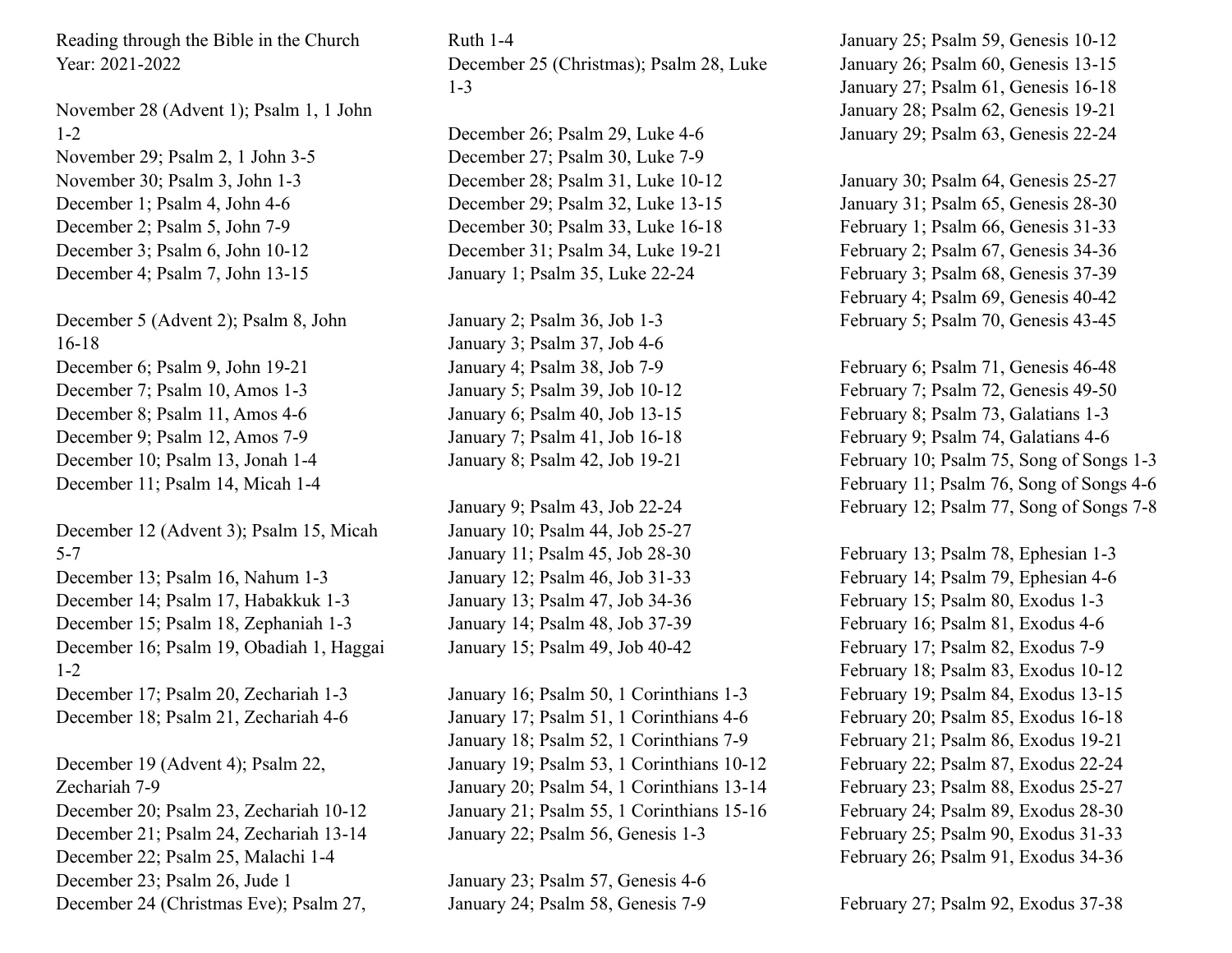February 28; Psalm 93, Exodus 39-40 March 1; Psalm 119 March 2 (Ash Wednesday); Psalm 51, Romans 1-3 March 3; Psalm 94, Romans 4-5 March 4; Psalm 95, Romans 6-8 March 5; Psalm 96, Romans 9-11

March 6; Psalm 97, Romans 12-14 March 7; Psalm 98, Romans 15-16 March 8; Psalm 99, Leviticus 1-3 March 9; Psalm 100, Leviticus 4-6 March 10; Psalm 101, Leviticus 7-9 March 11; Psalm 102, Leviticus 10-12 March 12; Psalm 103, Leviticus 13-15

March 13; Psalm 104, Leviticus 16-18 March 14; Psalm 105, Leviticus 19-21 March 15; Psalm 106, Leviticus 22-24 March 16; Psalm 107, Leviticus 25-27 March 17; Psalm 108, 2 Corinthians 1-3 March 18; Psalm 109, 2 Corinthians 4-6 March 19; Psalm 110, 2 Corinthians 7-9

March 20; Psalm 111, 2 Corinthians 10-11 March 21; Psalm 112, 2 Corinthians 12-13 March 22; Psalm 113, Numbers 1-3 March 23; Psalm 114, Numbers 4-6 March 24; Psalm 115, Numbers 7-9 March 25; Psalm 116, Numbers 10-12 March 26; Psalm 117, Numbers 13-15

March 27; Psalm 118, Numbers 16-18 March 28; Psalm 120, Numbers 19-21 March 29; Psalm 121, Numbers 22-24 March 30; Psalm 122, Numbers 25-27 March 31; Psalm 123, Numbers 28-30 April 1; Psalm 124, Numbers 31-33

April 2; Psalm 125, Numbers 34-36

April 3; Psalm 126, Hebrews 1-3 April 4; Psalm 127, Hebrews 4-6 April 5; Psalm 128, Hebrews 7-9 April 6; Psalm 129, Hebrews 10-11 April 7; Psalm 130, Hebrews 12-13 April 8; Psalm 131, Matthew 1-3 April 9; Psalm 132, Matthew 4-6

April 10 (Palm Sunday); Psalm 133, Matthew 7-9 April 11; Psalm 134, Matthew 10-12 April 12; Psalm 135, Matthew 13-15 April 13; Psalm 136, Matthew 16-18 April 14 (Maundy Thursday); Psalm 137, Matthew 19-21 April 15 (Good Friday); Psalm 22, Matthew 22-24 April 16; Psalm 138, Matthew 25-27

April 17 (Easter); Psalm 118, Matthew 28 April 18; Psalm 139, Deuteronomy 1-3 April 19; Psalm 140, Deuteronomy 4-6 April 20; Psalm 141, Deuteronomy 7-9 April 21; Psalm 142, Deuteronomy 10-12 April 22; Psalm 143, Deuteronomy 13-15 April 23; Psalm 144, Deuteronomy 16-18

April 24; Psalm 145, Deuteronomy 19-21 April 25; Psalm 146, Deuteronomy 22-24 April 26; Psalm 147, Deuteronomy 25-27 April 27; Psalm 148, Deuteronomy 28-30 April 28; Psalm 149, Deuteronomy 31-32 April 29; Psalm 150, Deuteronomy 33-34 April 30; Psalm 90, Mark 1-3

May 1; Psalm 26, Mark 4-6

May 2; Psalm 64, Mark 7-9 May 3; Psalm 10, Mark 10-12 May 4; Psalm 40, Mark 13-14 May 5; Psalm 50, Mark 15-16 May 6; Psalm 46, Joshua 1-3 May 7; Psalm 61, Joshua 4-6

May 8; Psalm 7, Joshua 7-9 May 9; Psalm 47, Joshua 10-12 May 10; Psalm 63, Joshua 13-15 May 11; Psalm 121, Joshua 16-18 May 12; Psalm 128, Joshua 19-21 May 13; Psalm 62, Joshua 22-24 May 14; Psalm 86, Judges 1-3

May 15; Psalm 2, Judges 4-6 May 16; Psalm 70, Judges 7-9 May 17; Psalm 57, Judges 10-12 May 18; Psalm 1, Judges 13-15 May 19; Psalm 37, Judges 16-18 May 20; Psalm 135, Judges 19-21 May 21; Psalm 13, 1 Timothy 1-3

May 22; Psalm 104, 1 Timothy 4-6 May 23; Psalm 116, 1 Samuel 1-3 May 24; Psalm 138, 1 Samuel 4-6 May 25; Psalm 36, 1 Samuel 7-9 May 26; Psalm 11, 1 Samuel 10-12 May 27; Psalm 33, 1 Samuel 13-15 May 28; Psalm 112, 1 Samuel 16-18

May 29; Psalm 29, 1 Samuel 19-21 May 30; Psalm 106, 1 Samuel 22-24 May 11; Psalm 149, 1 Samuel 25-27 June 1; Psalm 4, 1 Samuel 28-29 June 2; Psalm 118, 1 Samuel 30-31 June 3; Psalm 54, 1 Thessalonians 1-3 June 4; Psalm 52, 1 Thessalonians 4-5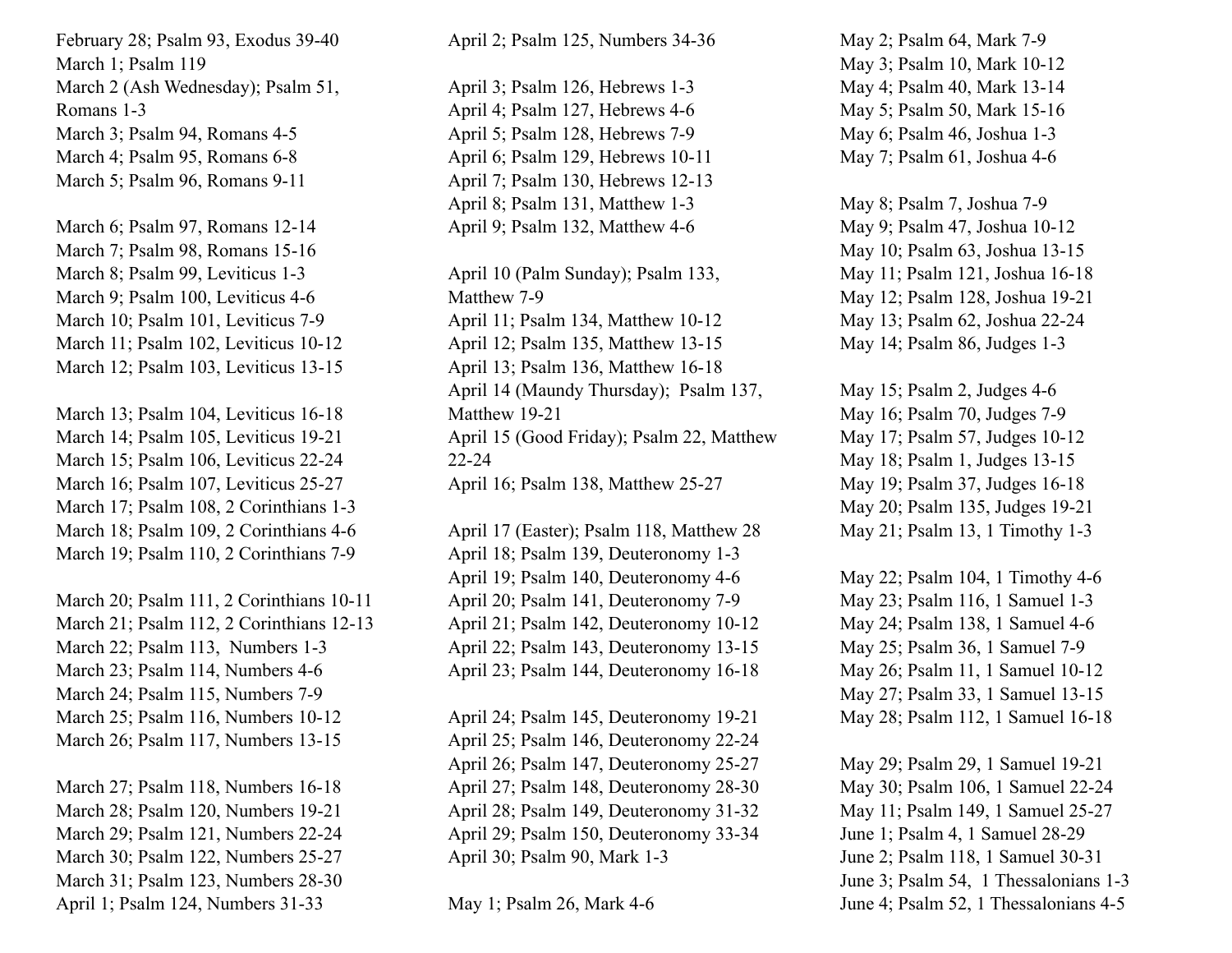June 5 (Pentecost); Psalm 134, Joel 1-3 June 6; Psalm 98, Acts 1-3 June 7; Psalm 61, Acts 4-6 June 8; Psalm 115, Acts 7-9 June 9; Psalm 51, Acts 10-12 June 10; Psalm 25, Acts 13-15 June 11; Psalm 107, Acts 16-18

June 12 (Trinity); Psalm 20, Acts 19-21 June 13; Psalm 101, Acts 22-24 June 14; Psalm 43, Acts 25-26 June 15; Psalm 120, Acts 27-28 June 16; Psalm 145, 2 Samuel 1-3 June 17; Psalm 104, 2 Samuel 4-6 June 18; Psalm 125, 2 Samuel 7-9

June 19; Psalm 53, 2 Samuel 10-12 June 20; Psalm 18, 2 Samuel 13-15 June 21; Psalm 123, 2 Samuel 16-18 June 22; Psalm 91, 2 Samuel 19-21 June 23; Psalm 110, 2 Samuel 22-24 June 24; Psalm 105, 2 Thessalonians 1-3 June 25; Psalm 89, 1 Chronicles 1-3

June 26; Psalm 146, 1 Chronicles 4-6 June 27; Psalm 84, 1 Chronicles 7-9 June 28; Psalm 8, 1 Chronicles 10-12 June 29; Psalm 144, 1 Chronicles 13-15 June 30; Psalm150, 1 Chronicles 16-18 July 1; Psalm 149, 1 Chronicles 19-21 July 2; Psalm 148, 1 Chronicles 22-24

July 3; Psalm 147, 1 Chronicles 25-27 July 4; Psalm 146, 1 Chronicles 28-29 July 5; Psalm 145, 2 Timothy 1-4 July 6; Psalm 144, 1 Kings 1-3 July 7; Psalm 143, 1 Kings 4-6

July 8; Psalm 142, 1 Kings 7-9 July 9; Psalm 141, Ecclesiastes 1-3

July 10; Psalm 140, Ecclesiastes 4-6 July 11; Psalm 139, Ecclesiastes 7-9 July 12; Psalm 138, Ecclesiastes 10-12 July 13; Psalm 137, 1 Kings 10-11 July 14; Psalm 136, 1 Kings 12-14 July 15; Psalm 135, 1 Kings 15-17 July 16; Psalm 134, 1 Kings 18-20

July 17; Psalm 133, 1 Kings 21-22 July 18; Psalm 132, 2 Kings 1-3 July 19; Psalm 131, 2 Kings 4-6 July 20; Psalm 130, 2 Kings 7-9 July 21; Psalm 129, 2 Kings 10-12 July 22; Psalm 128, 2 Kings 13-15 July 23; Psalm 127, 2 Kings 16-17

July 24; Psalm 126, Hosea 1-3 July 25; Psalm 125, Hosea 4-6 July 26; Psalm 124, Hosea 7-9 July 27; Psalm 123, Hosea 10-12 July 28; Psalm 122, Hosea 13-14 July 29; Psalm 121, 2 Kings 18-20 July 30; Psalm 120, 2 Kings 21-23

July 31; Psalm 118, 2 Kings 24-25 August 1; Psalm 117, Colossians 1-2 August 2; Psalm 116, Colossians 3-4 August 3; Psalm 115, 2 Chronicles 1-3 August 4; Psalm 114, 2 Chronicles 4-6 August 5; Psalm 113, 2 Chronicles 7-9 August 6; Psalm 119

August 7; Psalm 112, Proverbs 1-3 August 8; Psalm 111, Proverbs 4-6 August 9; Psalm 110, Proverbs 7-9 August 10; Psalm 109, Proverbs 10-12 August 11; Psalm 108, Proverbs 13-15 August 12; Psalm 107, Proverbs 16-18 August 13; Psalm 106, Proverbs 19-21

August 14; Psalm 105, Proverbs 22-24 August 15; Psalm 104, Proverbs 25-27 August 16; Psalm 103, Proverbs 28-29 August 17; Psalm 102, Proverbs 30-31 August 18; Psalm 101, 2 Chronicles 10-12 August 19; Psalm 100, 2 Chronicles 13-15 August 20; Psalm 99, 2 Chronicles 16-18

August 21; Psalm 98, 2 Chronicles 19-21 August 22; Psalm 97, 2 Chronicles 22-24 August 23; Psalm 96, 2 Chronicles 25-27 August 24; Psalm 95, 2 Chronicles 28-30 August 25; Psalm 94, 2 Chronicles 31-32 August 26; Psalm 93, Isaiah 1-3 August 27; Psalm 92, Isaiah 4-6

August 28; Psalm 91, Isaiah 7-9 August 29; Psalm 90, Isaiah 10-12 August 30; Psalm 89, Isaiah 13-15 August 31; Psalm 88, Isaiah 16-18 September 1; Psalm 87, Isaiah 19-21 September 2; Psalm 86, Isaiah 22-24 September 3; Psalm 85, Isaiah 25-27

September 4; Psalm 84, Isaiah 28-30 September 5; Psalm 83, Isaiah 31-33 September 6; Psalm 82, Isaiah 34-36 September 7; Psalm 81, Isaiah 37-39 September 8; Psalm 80, Isaiah 40-42 September 9; Psalm 79, Isaiah 43-45 September 10; Psalm 78, Isaiah 46-48

September 11; Psalm 77, Isaiah 49-51